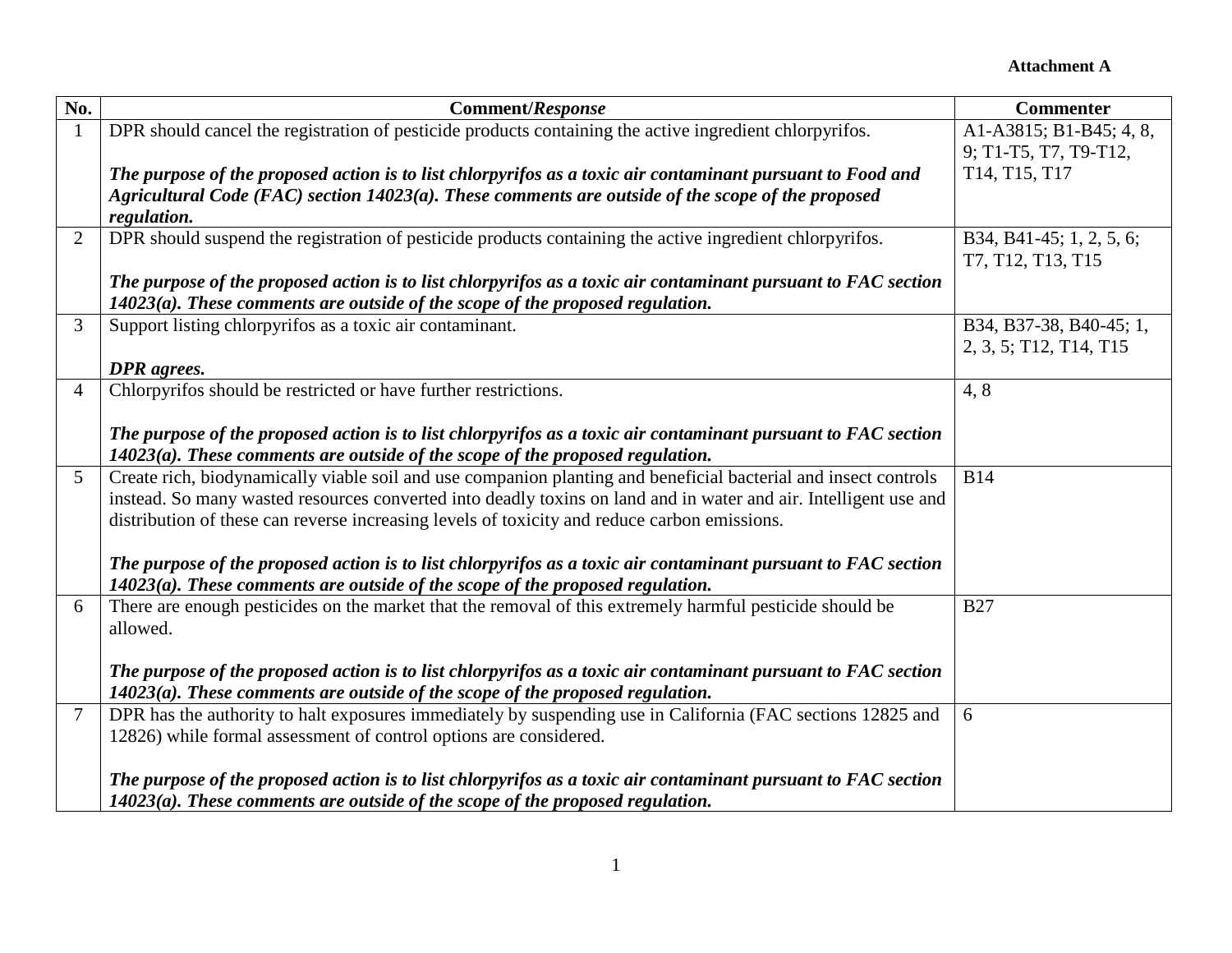| 8  | Dow AgroScience believes DPR's Final Evaluation misinterprets key toxicological points and the exposure<br>assessment lacks refinement. The Final Evaluation therefore significantly over-estimates potential exposure<br>and risk. Refinements discussed in these and previous comments demonstrate acceptable levels of risk and<br>Margins of Exposure with current use patterns, and therefore chlorpyrifos does not meet the criteria for listing<br>as a toxic air contaminant. Further refinements the Final Evaluation can and should be made prior to a final<br>decision on DPR's proposal to add chlorpyrifos to the Toxic Air Contaminants List and before developing any<br>further risk mitigations.<br>See response to comments 10, 12, 13, and 14.                                                                                                                                                                                                                                                                                                                                                                                                                                                                                                                                                                                                                                                                                                                                                                                                                                                                        | 10 |
|----|-------------------------------------------------------------------------------------------------------------------------------------------------------------------------------------------------------------------------------------------------------------------------------------------------------------------------------------------------------------------------------------------------------------------------------------------------------------------------------------------------------------------------------------------------------------------------------------------------------------------------------------------------------------------------------------------------------------------------------------------------------------------------------------------------------------------------------------------------------------------------------------------------------------------------------------------------------------------------------------------------------------------------------------------------------------------------------------------------------------------------------------------------------------------------------------------------------------------------------------------------------------------------------------------------------------------------------------------------------------------------------------------------------------------------------------------------------------------------------------------------------------------------------------------------------------------------------------------------------------------------------------------|----|
| 9  | DPR should review and consider the previous Dow AgroScience comments submitted to DPR and the<br>Scientific Review Panel (SRP).<br>DPR considered and responded to Dow AgroScience's comments on the draft August 2017 and December<br>2015 draft risk assessment.                                                                                                                                                                                                                                                                                                                                                                                                                                                                                                                                                                                                                                                                                                                                                                                                                                                                                                                                                                                                                                                                                                                                                                                                                                                                                                                                                                        | 10 |
| 10 | Cholinesterase inhibition remains a conservative regulatory endpoint protective of all other toxicities including<br>possible neurodevelopmental effects.<br>There is strong, consistent, and compelling evidence spanning more than 50 years of experimental study in<br>animals that acetylcholinesterase inhibition is a sensitive endpoint that is protective of all other toxicities<br>including neurobehavioral, neuropharmacologic, and morphologic alterations.<br>Chlorpyrifos meets the criteria of a Toxic Air Contaminant designation whether the cholinesterase<br>inhibition endpoint or the developmental neurotoxicity endpoint is used.<br>As described in detail in the August 2018 Final Evaluation of Chlorpyrifos as a Toxic Air Contaminant,<br>DPR reviewed recent in vivo animal studies reporting developmental toxicity in rodents at doses causing<br>minimal or no brain acetylcholinesterase inhibition. Our understanding is that these studies were not<br>included in the 2016 U.S. Environmental Protection Agency (U.S. EPA) revised human health assessment<br>for chlorpyrifos. With the exception of Lee et al. (2015), the Australian Pesticides and Veterinary Medicines<br>Authority (APVMA) 2017 Supplementary Toxicology Report did not include the in vivo studies DPR and the<br>TAC SRP evaluated. The 2014 European Food Safety Authority (EFSA) document did not list primary<br>literature sources. However, because of the date of publication, it is unlikely that these in vivo studies were<br>included in EFSA's review since they were conducted after EFSA rendered its decision. | 10 |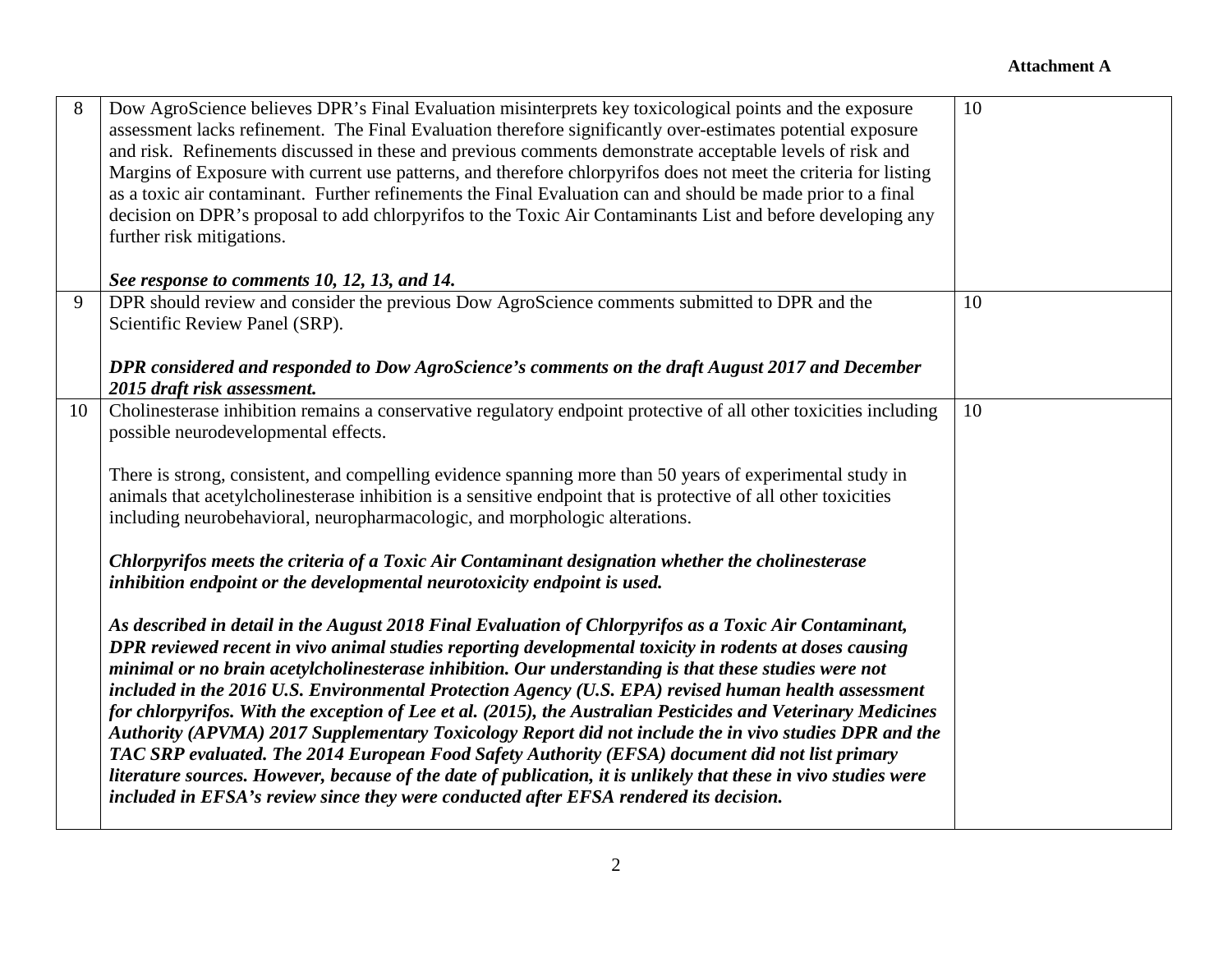*As stated in the August 2018 final TAC evaluation, the in vivo studies DPR and the Scientific Review Panel reviewed consisted of four studies in rats and one study in mice. Exposure was by the oral route (three by gavage, two through the diet). Two studies employed both gestational and lactational exposure through the dams (a total of 35 doses, 14 consecutive daily doses during pregnancy and 21 doses during lactation). Two studies employed direct pup exposure for either one or seven days starting at post-natal day 10.* 

*Neurodevelopmental responses in offspring were tested either in young pups (post-natal day 21-25) or in adults (60-90 days). Three studies reported increased motor or total activity, two studies showed altered anxiety levels (decreased or increased), and one study detected impaired spatial learning. The lowestobserved-effect levels (LOELs) for the observed neurodevelopmental effects were 0.1-0.5 mg/kg/day. In four of the studies, the LOEL was the lowest tested dose. Applying an uncertainty factor of 10 to those LOELs would result in an estimated no effect level (ENEL) for developmental neurotoxicity of 0.01-0.05 mg/kg/day. One study included a no-observed-effect level (NOEL) dose based on increased anxiety and motor activity in rats that were exposed in utero with chlorpyrifos for 6 days (Silva et al., 2017). Only one study concurrently measured acetylcholinesterase activity, setting the LOEL for brain acetylcholinesterase inhibition at 1.0 mg/kg/day (Carr et al., 2017). These new findings indicate that the developing nervous system is sensitive to low doses of chlorpyrifos that are not expected to inhibit brain or red blood cell acetylcholinesterase activities.*

*Based on the five studies, the collective LOEL for neurodevelopmental effects including in cognition, motor control, and behavior in rats and mice, is 0.1 mg/kg/day. A NOEL of 0.01 mg/kg/day was established by Silva et al., (2017) based on increased anxiety and motor activity in rat pups. This NOEL is supported by the ENELs of 0.05- 0.01 mg/kg/day estimated from the developmental neurotoxicity LOELs of 0.5-0.1 by applying a 10 fold uncertainty factor. The exposure duration in the five published studies varied from 1 to 35 days. Therefore, the NOEL of 0.01 mg/kg/day could be applicable to acute and repeated exposures to chlorpyrifos in infants, children, and females of childbearing age.* 

*As a reminder, DPR did not use the epidemiological studies to establish a point of departure for neurodevelopmental effects, as a quantitative exposure-effect relationship could not be established from the available human data.* 

*The Scientific Review Panel approved DPR's August 2018 Final Evaluation of Chlorpyrifos as a Toxic Air Contaminant, concluding unanimously that the report is based on sound scientific knowledge and represents a balanced assessment of current scientific understanding. The panel also concluded unanimously that*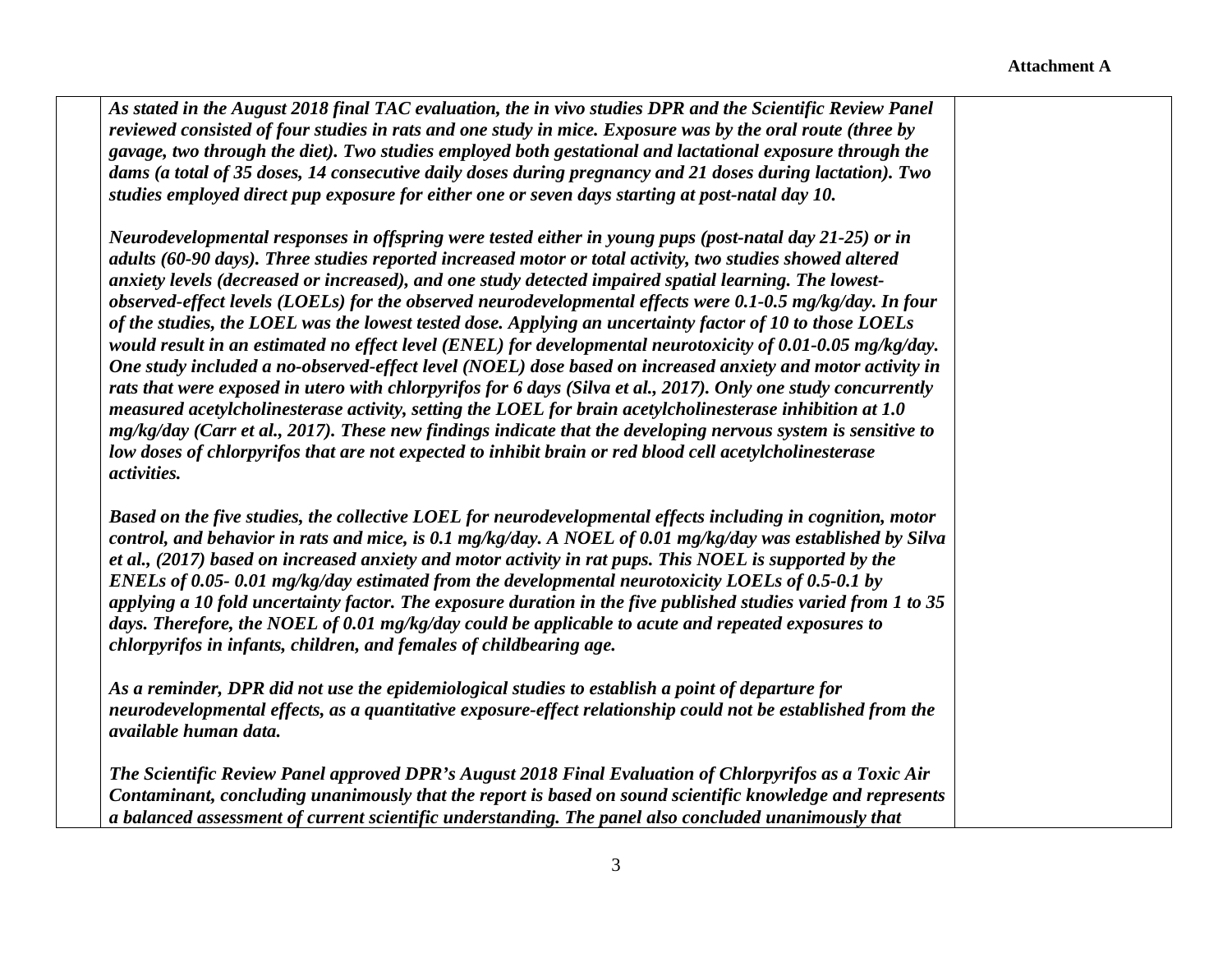## **Attachment A**

|    | chlorpyrifos should be listed as a toxic air contaminant and that developmental neurotoxicity is the              |    |
|----|-------------------------------------------------------------------------------------------------------------------|----|
|    | appropriate regulatory endpoint.                                                                                  |    |
|    |                                                                                                                   |    |
| 11 | Cholinesterase inhibition remains a conservative regulatory endpoint protective of all other toxicities including | 10 |
|    | possible neurodevelopmental effects.                                                                              |    |
|    |                                                                                                                   |    |
|    | Evaluation of animal studies does not support an allegation of adverse effects below the current regulatory       |    |
|    | endpoint of Red Blood Cell Cholinesterase Inhibition (RBC ChEI).                                                  |    |
|    |                                                                                                                   |    |
|    | Please see response for comment no. 10.                                                                           |    |
| 12 | Cholinesterase inhibition remains a conservative regulatory endpoint protective of all other toxicities including | 10 |
|    | possible neurodevelopmental effects.                                                                              |    |
|    |                                                                                                                   |    |
|    | Claims of a mode-of-action for effects below the current regulatory endpoint (RBC ChEI) are speculative at        |    |
|    | best, and no biological plausibility then exists for associating exposure to chlorpyrifos to neurodevelopmental   |    |
|    | outcomes below RBC ChEI.                                                                                          |    |
|    |                                                                                                                   |    |
|    | Human neurodevelopment is multifactorial. Recent findings indicate a growing association between                  |    |
|    | chlorpyrifos exposures during gestation and impacts on human growth and development, even though an               |    |
|    | adverse outcome pathway for chlorpyrifos neurotoxicity has not yet been elucidated. There may be multiple         |    |
|    | pathways or covariates independent of acetylcholinesterase inhibition at play, such as PON1-mediated              |    |
|    | oxidative stress (Harley et al., 2011). In addition, there is evidence that in vitro neuronal growth is impacted  |    |
|    | by the active metabolite, chlorpyrifos-oxon at concentrations below those that inhibit acetylcholinesterase       |    |
|    | (reviewed in Eaton et al., 2008). There are challenges in incorporating epidemiological results into              |    |
|    | quantitative risk assessment because of limited exposure data and inconsistencies across studies in dose and      |    |
|    | effect. However, a lack of a clear mechanism of action does not negate results from numerous observational        |    |
|    | studies. It is important to consider potential associations documented in epidemiological studies as important    |    |
|    | mechanistic investigations continue. The final TAC evaluation reflects the most current and available in          |    |
|    | vivo animal and epidemiological evidence. DPR and the SRP evaluation of these data provide the current            |    |
|    | possible sensitivity of the developing nervous system to low doses of chlorpyrifos.                               |    |
| 13 | The DPR Final Evaluation included potential non-occupational bystander (adults and children) exposure from        | 10 |
|    | spray drift aerosols following the agricultural use of chlorpyrifos, as a component of aggregate exposure. The    |    |
|    | bystander and aggregate exposure assessment includes factors resulting in overestimation, i.e., exaggeration of   |    |
|    | estimates for adults and children. Refinements to the predicted exposures are necessary to support credible,      |    |
|    | science-based evaluation and related decision-making.                                                             |    |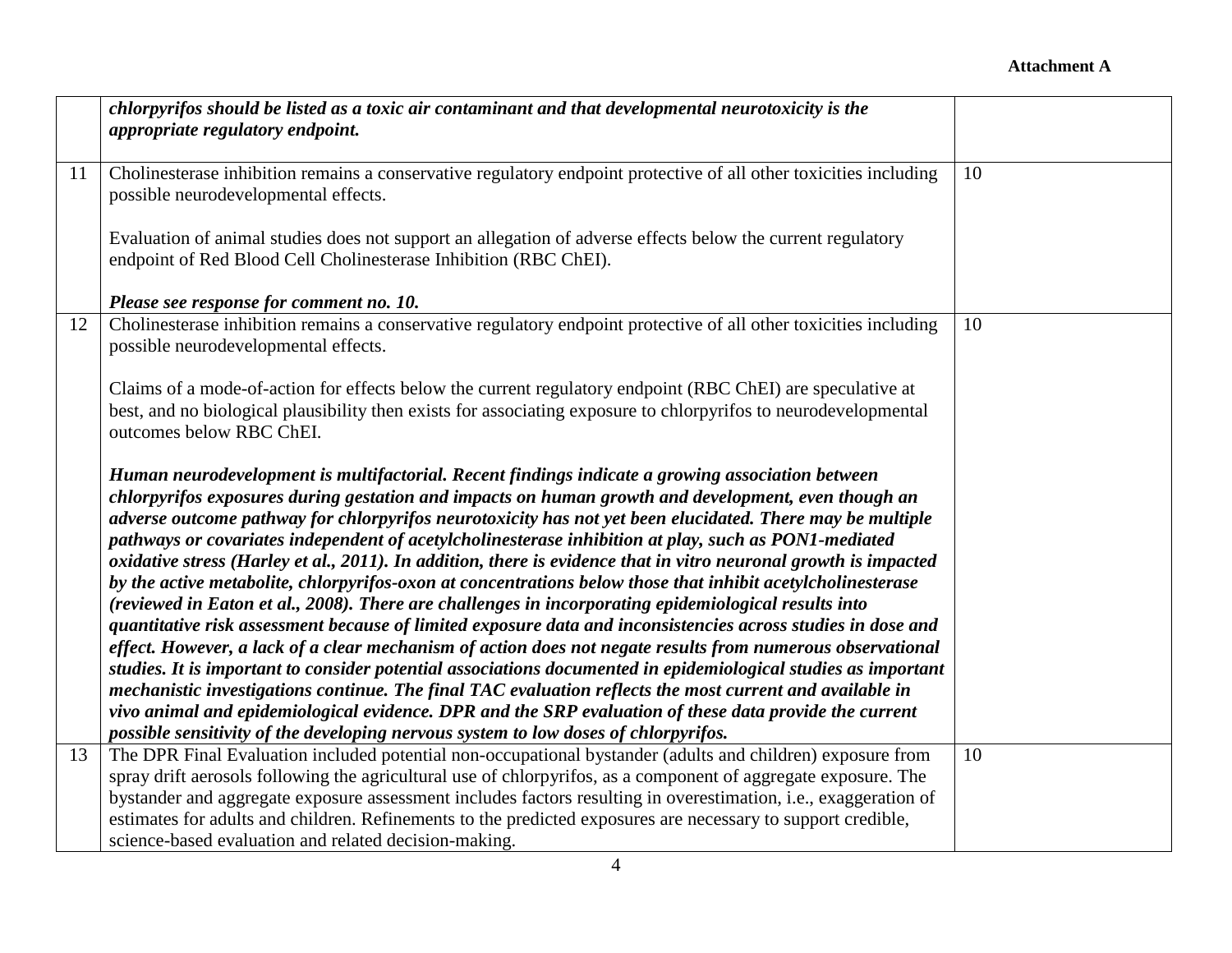┬

|    | The bystander exposure scenario is defined as episodic (single day) bystander (adults and 1-2 year old children)<br>inhalation exposure for 1 hour (in addition to dermal and incidental oral) from aerosol drift associated with<br>aerial, airblast and groundboom agricultural applications. As acknowledged by DPR, in their Draft Evaluation,<br>based on the inhalation Point of Departure (POD) currently being proposed based cholinesterase inhibition,<br>assumes that a spray drift bystander inhalation exposure event occurs every day for 21 consecutive days. This is<br>inconsistent with label instructions and agricultural practices. The inhalation POD should be adjusted to reflect<br>actual application intervals. |    |
|----|--------------------------------------------------------------------------------------------------------------------------------------------------------------------------------------------------------------------------------------------------------------------------------------------------------------------------------------------------------------------------------------------------------------------------------------------------------------------------------------------------------------------------------------------------------------------------------------------------------------------------------------------------------------------------------------------------------------------------------------------|----|
|    | DPR's December 2017 draft evaluation did not perform the described "inhalation and dermal exposure<br>calculations for 1-1.5 hours every day for 21 days in a row." The 21-day exposure scenario was employed by<br>U.S. EPA for deriving route-specific points of departure in the Agency's 2014 human health risk assessment<br>of chlorpyrifos. The same steady-state assessment was not included by DPR in its final, SRP reviewed, TAC                                                                                                                                                                                                                                                                                                |    |
|    | evaluation of chlorpyrifos because the critical endpoint was changed from acetylcholinesterase inhibition                                                                                                                                                                                                                                                                                                                                                                                                                                                                                                                                                                                                                                  |    |
|    | (with points of departure derived from the PBPK-PD model) to developmental neurotoxicity (with points of<br>departure derived from in vivo animal studies).                                                                                                                                                                                                                                                                                                                                                                                                                                                                                                                                                                                |    |
| 14 | In the DPR aggregate assessment, the assumed bystander spray drift-related aerosol inhalation exposures                                                                                                                                                                                                                                                                                                                                                                                                                                                                                                                                                                                                                                    | 10 |
|    | contributed up to 95 percent to the total aggregate exposure from these screening-level modeling estimates.                                                                                                                                                                                                                                                                                                                                                                                                                                                                                                                                                                                                                                |    |
|    | This finding contradicts biological monitoring data which indicate that the primary source of exposure is diet                                                                                                                                                                                                                                                                                                                                                                                                                                                                                                                                                                                                                             |    |
|    | alone, not spray drift (or drinking water). Thus, further scrutiny and evaluation of the bystander exposure                                                                                                                                                                                                                                                                                                                                                                                                                                                                                                                                                                                                                                |    |
|    | scenario is needed to better understand sources of uncertainty and bias. The theoretical worst-case bystander<br>exposure scenario is a young child, standing only a few feet from the field during the entire time of an                                                                                                                                                                                                                                                                                                                                                                                                                                                                                                                  |    |
|    | application each day for 21 days. Without this over-estimation of bystander inhalation risk, current buffer zones                                                                                                                                                                                                                                                                                                                                                                                                                                                                                                                                                                                                                          |    |
|    | are shown to continue to protect public and environmental health.                                                                                                                                                                                                                                                                                                                                                                                                                                                                                                                                                                                                                                                                          |    |
|    |                                                                                                                                                                                                                                                                                                                                                                                                                                                                                                                                                                                                                                                                                                                                            |    |
|    | DPR did not use an aggregate exposure methodology for the final 2018 TAC evaluation of chlorpyrifos.                                                                                                                                                                                                                                                                                                                                                                                                                                                                                                                                                                                                                                       |    |
|    | Rather, individual margins of exposure were derived from each individual exposure route. Please refer to<br>Section V, Risk Characterization, starting on page 78 of the 2018 final evaluation document for the                                                                                                                                                                                                                                                                                                                                                                                                                                                                                                                            |    |
|    | evaluation of spray drift and dietary exposure using a developmental neurotoxicity point of departure.                                                                                                                                                                                                                                                                                                                                                                                                                                                                                                                                                                                                                                     |    |
| 15 | The spray drift and bystander exposure model used by DPR was developed and validated for deposition on                                                                                                                                                                                                                                                                                                                                                                                                                                                                                                                                                                                                                                     | 10 |
|    | surfaces, not for predicting air concentrations of inhalable (< 100 µm aerodynamic diameter) aerosols and                                                                                                                                                                                                                                                                                                                                                                                                                                                                                                                                                                                                                                  |    |
|    | vapors for inhalation exposure estimates. Drift of inhalable aerosol-size particles and potential inhalation                                                                                                                                                                                                                                                                                                                                                                                                                                                                                                                                                                                                                               |    |
|    | exposure is far more complex, and the model has not been validated for this use. DPR assumes the bystander is                                                                                                                                                                                                                                                                                                                                                                                                                                                                                                                                                                                                                              |    |
|    | exposed to drift with 100 percent of the spray being of an inhalable $($ 100 $\mu$ m aerodynamic diameter) aerosol                                                                                                                                                                                                                                                                                                                                                                                                                                                                                                                                                                                                                         |    |
|    | particle size and does not recognize that only a fraction of the total aerosol mass will be within an aerosol size                                                                                                                                                                                                                                                                                                                                                                                                                                                                                                                                                                                                                         |    |

 $\mathbf{I}$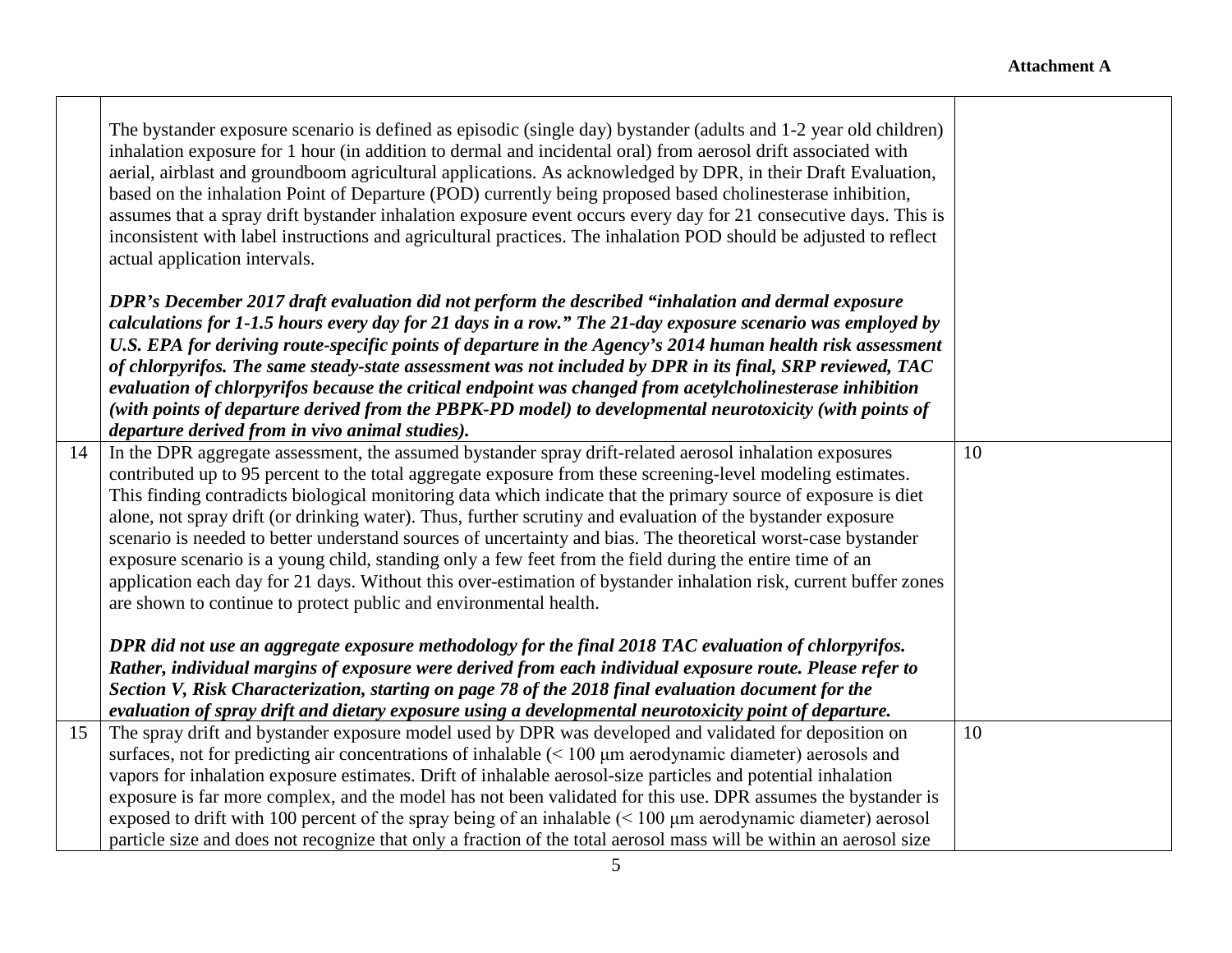|    | range that can be inhaled and potentially deposited in the respiratory tract. Appropriate adjustment for inhalable<br>$(< 100$ microns) and/or respirable $(< 10$ micron) particles sizes would demonstrate significantly lower Margins<br>of Exposure, i.e., reasonable certainty of no harm.                                                                                                                                                                                                                                                                                                                                                                                                                                                                                                                                                                                                                                                                                                                                                                                                                                                                                                                                                                                                                                                                                                                                                                                                                                                                                                                                                                                                                                                                                                                                                                                                                                                                                                                                                                                                                                                                                                                                                                   |    |
|----|------------------------------------------------------------------------------------------------------------------------------------------------------------------------------------------------------------------------------------------------------------------------------------------------------------------------------------------------------------------------------------------------------------------------------------------------------------------------------------------------------------------------------------------------------------------------------------------------------------------------------------------------------------------------------------------------------------------------------------------------------------------------------------------------------------------------------------------------------------------------------------------------------------------------------------------------------------------------------------------------------------------------------------------------------------------------------------------------------------------------------------------------------------------------------------------------------------------------------------------------------------------------------------------------------------------------------------------------------------------------------------------------------------------------------------------------------------------------------------------------------------------------------------------------------------------------------------------------------------------------------------------------------------------------------------------------------------------------------------------------------------------------------------------------------------------------------------------------------------------------------------------------------------------------------------------------------------------------------------------------------------------------------------------------------------------------------------------------------------------------------------------------------------------------------------------------------------------------------------------------------------------|----|
|    | DPR specifically requested the SRP to comment on the question of whether the assessment overestimates the<br>inhalable fraction of chlorpyrifos, and they recommended assuming 100 percent of the aerosols are<br>inhalable.                                                                                                                                                                                                                                                                                                                                                                                                                                                                                                                                                                                                                                                                                                                                                                                                                                                                                                                                                                                                                                                                                                                                                                                                                                                                                                                                                                                                                                                                                                                                                                                                                                                                                                                                                                                                                                                                                                                                                                                                                                     |    |
| 16 | There are multiple factors contributing to the unrealistic, remote probability of this scenario occurring and<br>indicate the need for further refinement. No label use allows for an application that occurs every day for 21<br>days. A field application is a discrete, defined event and potential bystander exposure through inhalation would<br>be limited at worst to a short duration, such as 1 hour or less, but as mentioned above, the assessment done by<br>DPR creates an exposure estimate as if a child is at edge of field for 21 days. Any exposures through other<br>routes, such as dietary that might occur on those days would be much less than assumed in the DPR approach<br>(i.e., dietary exposures occur at the 99.9th percentile predicted level every day). Maximum label use rates,<br>rather than typical use rates are assumed. The child in the bystander scenario is always considered to be<br>downwind of the application, thus receiving the maximum possible exposure. Every day the child is also<br>assumed to be engaged not only in activities which result in high contact with surfaces that receive the<br>hypothetical drift, but also ones that maintain an elevated breathing rate. Even if this was true for one<br>application, it is unrealistic to assume it happens every day for 21 consecutive days. Using actual product use<br>information via the California Pesticide Use Reporting (PUR) system, and thereby taking into account the<br>probability of just some of the aspects of the exposure scenario occurring, such as actual application rates and<br>their frequency of occurrence over time in selected geographic areas, along with the fraction of inhalable or<br>respirable particles, provides important refinement to AgDrift modeling. Further, refinement to other exposure<br>factors could be considered such as being downwind of an application, living next to an agricultural field.<br>These would provide important improvements to bystander exposure and absorbed dose estimates. The<br>probabilities associated with bystander exposure magnitude and frequency are also important considerations for<br>regulatory decision-making.<br>See response to comment no. 13. | 10 |
| 17 | The fact that a large percentage of any potential drift would be vapor and not aerosol is important since research                                                                                                                                                                                                                                                                                                                                                                                                                                                                                                                                                                                                                                                                                                                                                                                                                                                                                                                                                                                                                                                                                                                                                                                                                                                                                                                                                                                                                                                                                                                                                                                                                                                                                                                                                                                                                                                                                                                                                                                                                                                                                                                                               | 10 |
|    | confirms that inhalation of chlorpyrifos in its vapor state, even at the highest amount that can be established in                                                                                                                                                                                                                                                                                                                                                                                                                                                                                                                                                                                                                                                                                                                                                                                                                                                                                                                                                                                                                                                                                                                                                                                                                                                                                                                                                                                                                                                                                                                                                                                                                                                                                                                                                                                                                                                                                                                                                                                                                                                                                                                                               |    |
|    | the air, would not present a risk above the current regulatory endpoint of red blood cell cholinesterase<br>inhibition. This significantly over-estimates exposure and risk.                                                                                                                                                                                                                                                                                                                                                                                                                                                                                                                                                                                                                                                                                                                                                                                                                                                                                                                                                                                                                                                                                                                                                                                                                                                                                                                                                                                                                                                                                                                                                                                                                                                                                                                                                                                                                                                                                                                                                                                                                                                                                     |    |
|    | See response to comment no 15.                                                                                                                                                                                                                                                                                                                                                                                                                                                                                                                                                                                                                                                                                                                                                                                                                                                                                                                                                                                                                                                                                                                                                                                                                                                                                                                                                                                                                                                                                                                                                                                                                                                                                                                                                                                                                                                                                                                                                                                                                                                                                                                                                                                                                                   |    |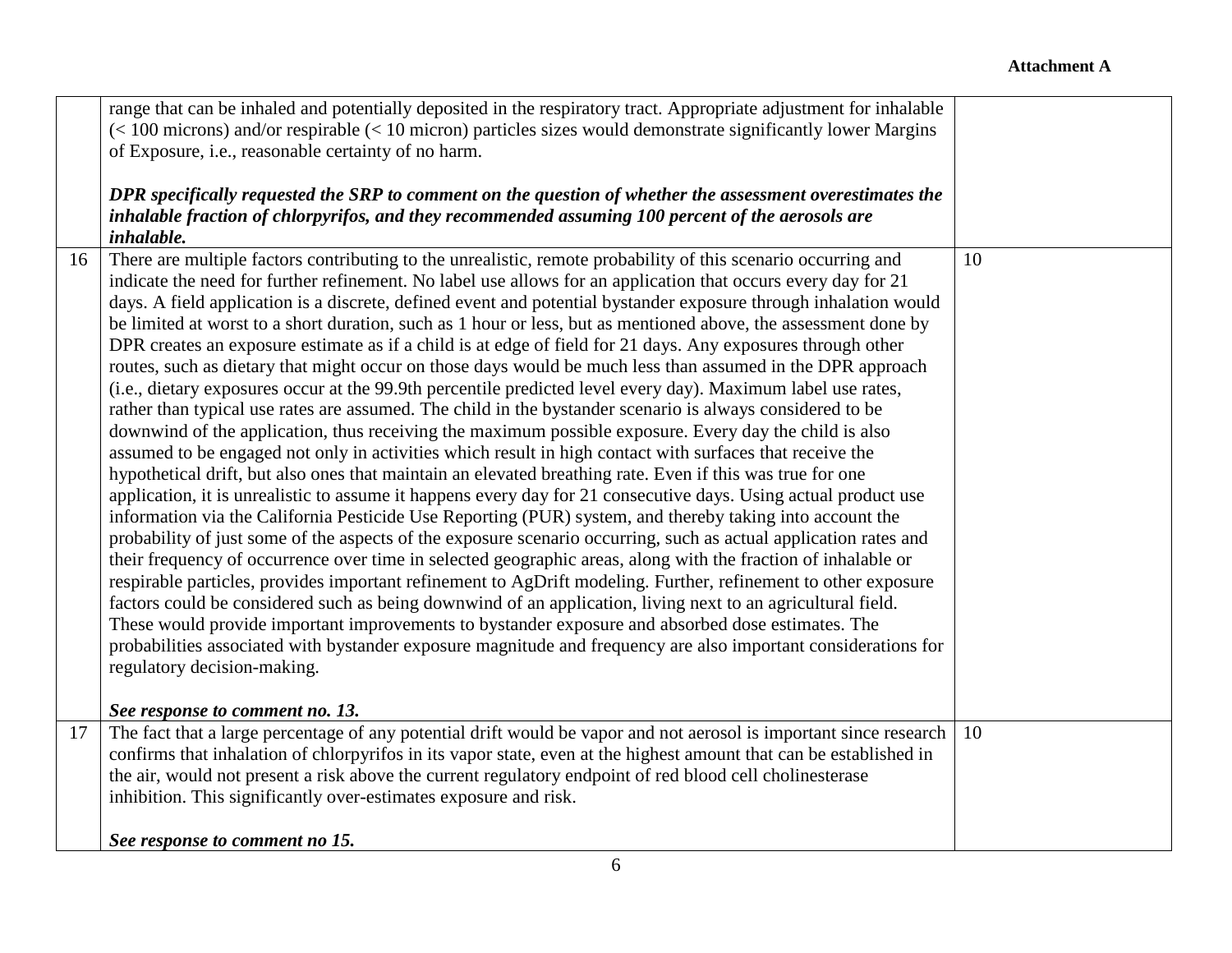| 18 | The product use rates evaluated are not all supported by product labeling. Maximum rates allowed for ground<br>broadcast application is 4 lb ai/acre, with the great majority of uses at 1 to 2 lb ai/acre. In addition, some buffer<br>zone distances that were evaluated for bystander risk are not allowed under current labeling.<br>All risk assessments including the chlorpyrifos TAC evaluation are designed to address the potential risks<br>associated with current legal uses per the label. The maximum application rates for chlorpyrifos that were<br>used to estimate exposures for each application method are the highest legally allowed rates. For potential<br>residential bystander dermal exposure, we assumed that the exposure occurs on turf that receives spray drift<br>residue associated with a legal agricultural application adjacent to a home. The potential inhalation<br>exposure occurs in the same setting during the legal application. In the end, the residential bystander<br>scenarios chosen represent the reasonable worst case legal agricultural application scenarios in California.                                                                                                                                                                                                                                                                                                | 10 |
|----|-------------------------------------------------------------------------------------------------------------------------------------------------------------------------------------------------------------------------------------------------------------------------------------------------------------------------------------------------------------------------------------------------------------------------------------------------------------------------------------------------------------------------------------------------------------------------------------------------------------------------------------------------------------------------------------------------------------------------------------------------------------------------------------------------------------------------------------------------------------------------------------------------------------------------------------------------------------------------------------------------------------------------------------------------------------------------------------------------------------------------------------------------------------------------------------------------------------------------------------------------------------------------------------------------------------------------------------------------------------------------------------------------------------------------------------|----|
| 19 | Aerial applicators routinely make practical operational decisions to mitigate spray drift by selecting appropriate<br>nozzles, modifying airspeed, adjusting application volumes, adjusting for wind conditions, and optimizing<br>equipment settings. With proper parameterization, these can be well-reflected with modelling and offer more<br>rigor to the assessment.<br>See response to comment no. 18.                                                                                                                                                                                                                                                                                                                                                                                                                                                                                                                                                                                                                                                                                                                                                                                                                                                                                                                                                                                                                       | 10 |
| 20 | The use of the existing chlorpyrifos PBPK-PD model provides a validated, robust methodology for determining<br>route-specific, and total absorbed dose. DPR has used this model for Point of Departure derivation. The model<br>can also be used to determine more accurate estimates of absorbed dose as a function of time post-exposure.<br>This would be a refinement to methods currently being used.<br>In the December 2017 Draft Evaluation of Chlorpyrifos as a Toxic Air Contaminant, the critical NOELs for<br>evaluating oral, dermal, and inhalation exposure to chlorpyrifos from diet and spray drift were toxicological<br>points of departure based on red blood cell acetylcholinesterase inhibition. DPR used the points of departure<br>from the U.S. EPA 2014 Revised Human Health Risk Assessment as a starting point for both the December<br>2017 and August 2017 draft evaluations. These points of departure were PBPK-PD model-derived human<br>equivalent doses based on 10 percent inhibition red blood cell acetylcholinesterase activity after an acute<br>(single day, 24 hr) or steady-state (21 days) chlorpyrifos exposure in humans. However, when the critical<br>endpoint was revised from acetylcholinesterase inhibition to developmental neurotoxicity, the final points of<br>departure were based on five in vivo animal experiments from which a NOEL of 0.01 mg/kg/day was<br>derived. | 10 |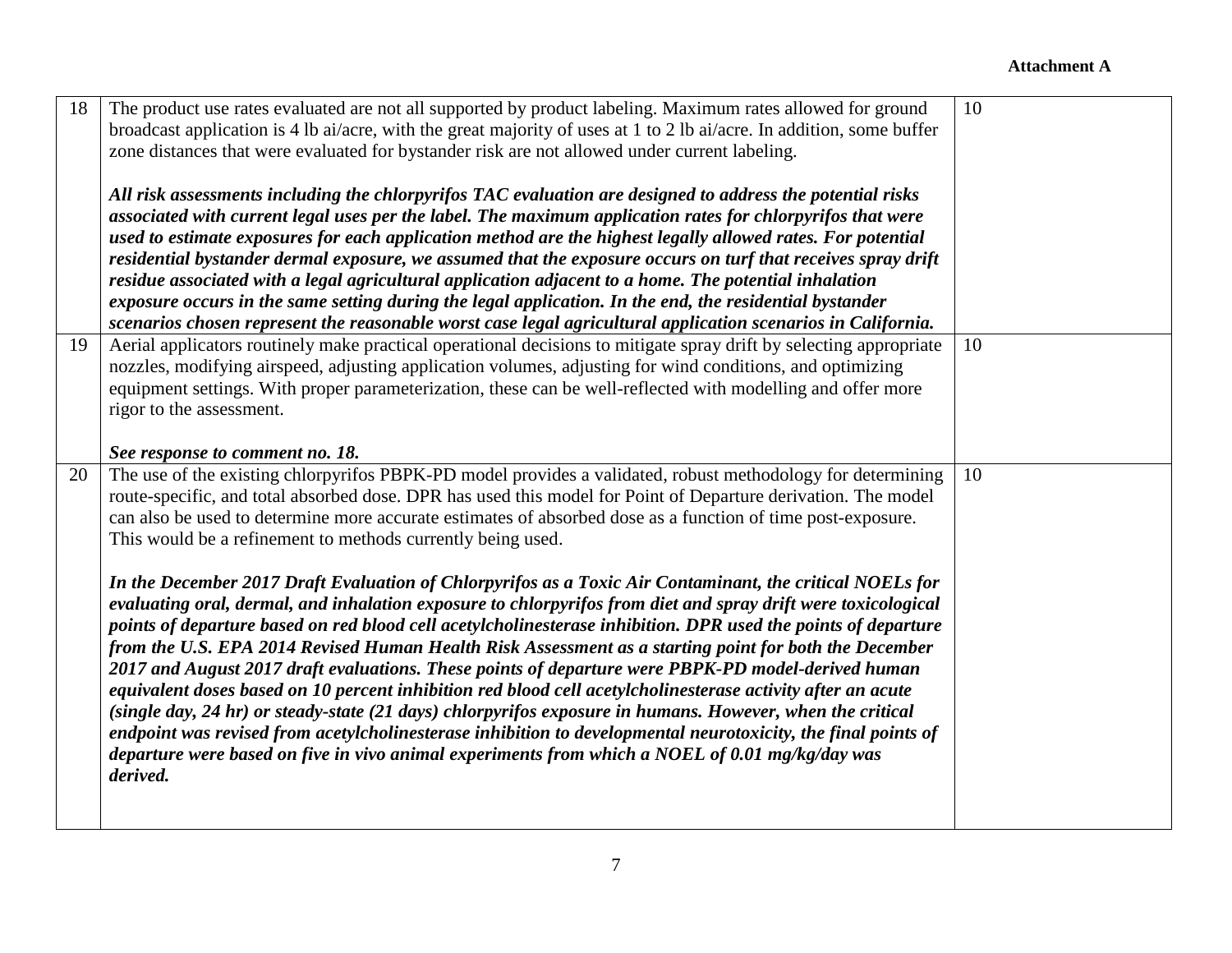| 21 | Multiple years of air sampling in California show chlorpyrifos detections are infrequent and at levels below any<br>significant health risk.<br>The highest detection of chlorpyrifos from DPR's Air Monitoring Network meets the criteria for listing as a<br>TAC. Moreover, the results from DPR's Air Monitoring Network are not representative of exposure that can                                                                                                                                                                                                                                                                                                                                                                                                                                                                                                                                                                                                                                                                                        | 10     |
|----|----------------------------------------------------------------------------------------------------------------------------------------------------------------------------------------------------------------------------------------------------------------------------------------------------------------------------------------------------------------------------------------------------------------------------------------------------------------------------------------------------------------------------------------------------------------------------------------------------------------------------------------------------------------------------------------------------------------------------------------------------------------------------------------------------------------------------------------------------------------------------------------------------------------------------------------------------------------------------------------------------------------------------------------------------------------|--------|
|    | occur adjacent to an application. The Network is designed to estimate seasonal and long-term exposures to<br>regional use of multiple pesticides, by evaluating the concentration of pesticides in ambient air. The Network<br>is not designed to provide data on worst-case acute exposures to chlorpyrifos, which is the type of data                                                                                                                                                                                                                                                                                                                                                                                                                                                                                                                                                                                                                                                                                                                        |        |
|    | normally evaluated when performing a human health risk assessment.                                                                                                                                                                                                                                                                                                                                                                                                                                                                                                                                                                                                                                                                                                                                                                                                                                                                                                                                                                                             |        |
| 22 | We are concerned that DPR has ignored evidence that real-world air samplings show current restrictions and<br>grower management practices for applications are effective. Actual air sampling in California over several<br>years shows chlorpyrifos detections are rare. DPR's Air Monitoring Network has over the last 7-year period<br>been focused in high pesticide use areas, yet detections for Chlorpyrifos are infrequent and when detected, most<br>of those detections were trace levels at or above the limit of detection, but below a quantifiable limit. And in<br>each year of the monitoring program, detections were well below the Department's acute, subchronic, and<br>chronic screening levels. These results clearly demonstrate that current mitigation practices are effective and<br>additional mitigations are not needed. Considering the success of current practices, we ask that if DPR moves<br>forward with listing chlorpyrifos as a TAC, it not add additional mitigations that would add unnecessary costs<br>to growers. | 11     |
|    | See response to comment no. 21.                                                                                                                                                                                                                                                                                                                                                                                                                                                                                                                                                                                                                                                                                                                                                                                                                                                                                                                                                                                                                                |        |
| 23 | We respectfully urge DPR to reconsider its decision to list chlorpyrifos as a TAC.<br>DPR acknowledges the comment but disagrees.                                                                                                                                                                                                                                                                                                                                                                                                                                                                                                                                                                                                                                                                                                                                                                                                                                                                                                                              | 12     |
| 24 | Our growers take pride in the ability to produce a crop in the safest and most responsible manner. It is because<br>of this stewardship that chlorpyrifos detection through the department's own Air Monitoring Network that<br>detections have been rare and infrequent. We ask that the department take this matter into consideration as well<br>as further refining bystander exposure estimates to reflect real-world application, label rates and current<br>mitigation measures.<br>See response to comment no. 21.                                                                                                                                                                                                                                                                                                                                                                                                                                                                                                                                     | 13, 14 |
|    |                                                                                                                                                                                                                                                                                                                                                                                                                                                                                                                                                                                                                                                                                                                                                                                                                                                                                                                                                                                                                                                                |        |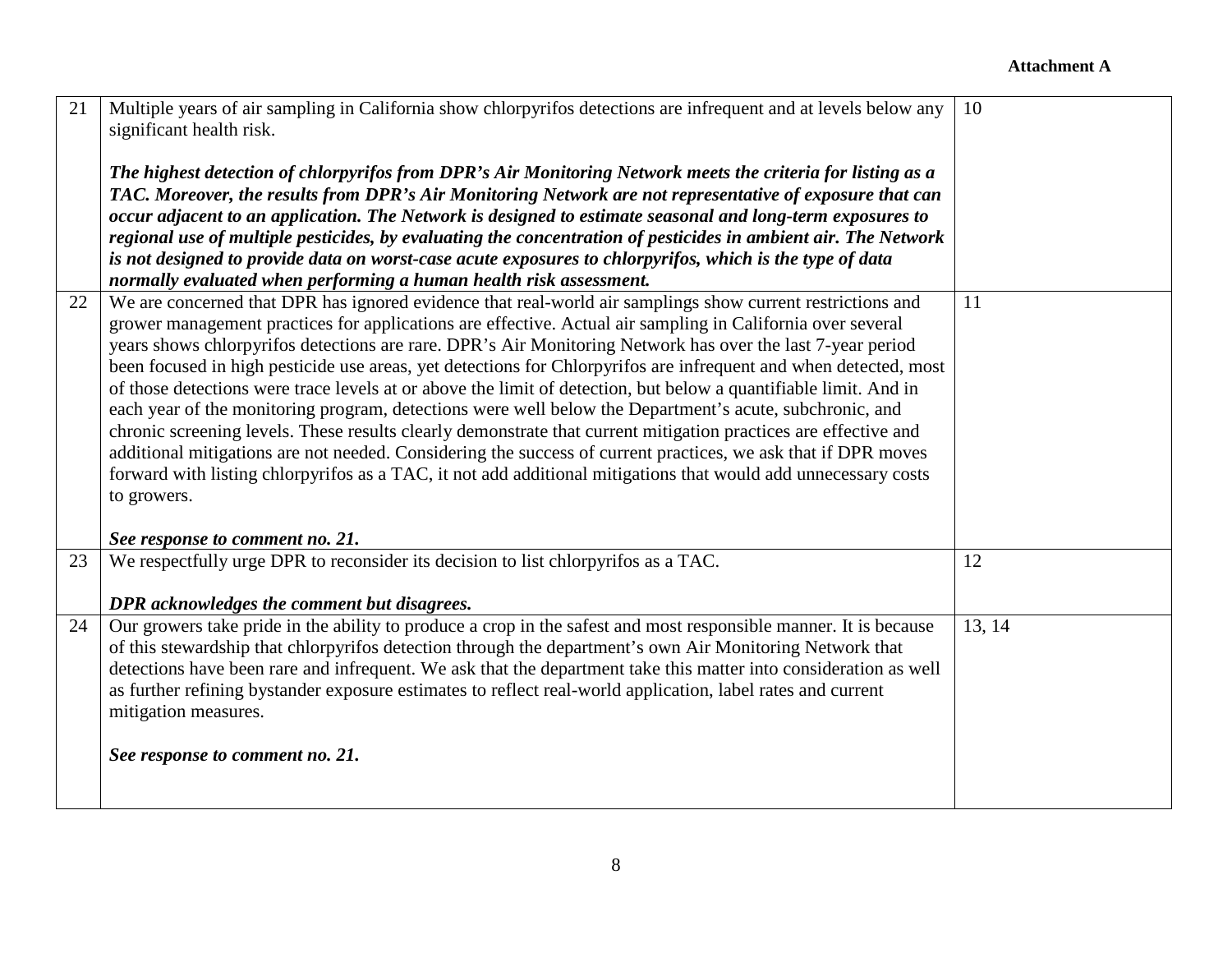## **Attachment A**

| 25 | We feel that that the listing of chlorpyrifos as a Toxic Air Contaminant with additional mitigation measures is | 13, 14 |
|----|-----------------------------------------------------------------------------------------------------------------|--------|
|    | founded upon unrealistic and over-estimating scenarios, and ignores the precautionary measures currently        |        |
|    | observed by the industry including compliance of the product's Restricted Use Material status.                  |        |
|    |                                                                                                                 |        |
|    | DPR's risk assessment indicates that DPR's current recommended permit conditions do not completely              |        |
|    | mitigate exposure to chlorpyrifos. Also, see response to comment no. 21.                                        |        |
| 26 | If additional restrictions were to be imposed, we ask that DPR consider the damage that would be done to the    | 13, 14 |
|    | integrated pest management system in place today.                                                               |        |
|    |                                                                                                                 |        |
|    | The purpose of the proposed action is to list chlorpyrifos as a toxic air contaminant pursuant to Food and      |        |
|    | Agricultural Code (FAC) section $14023(a)$ . These comments are outside of the scope of the proposed            |        |
|    | regulation.                                                                                                     |        |
| 27 | DPR should allow exemptions to their proposed mitigation techniques, including allowing use of chlorpyrifos     | 15, 16 |
|    | for certain critical needs or under special circumstances.                                                      |        |
|    |                                                                                                                 |        |
|    | The purpose of the proposed action is to list chlorpyrifos as a toxic air contaminant pursuant to Food and      |        |
|    | Agricultural Code (FAC) section $14023(a)$ . These comments are outside of the scope of the proposed            |        |
|    | regulation.                                                                                                     |        |
| 28 | DPR should consider certain circumstances and pest management difficulties where chlorpyrifos can be used       | 16     |
|    | due to necessity.                                                                                               |        |
|    |                                                                                                                 |        |
|    | The purpose of the proposed action is to list chlorpyrifos as a toxic air contaminant pursuant to Food and      |        |
|    | Agricultural Code (FAC) section $14023(a)$ . These comments are outside of the scope of the proposed            |        |
|    | regulation.                                                                                                     |        |
| 29 | Based on the results of the SRP's findings, did DPR determine or take into account which chlorpyrifos           | 16     |
|    | formulation type could pose or present more of a potential hazard? Eliminating one formulation could be a       |        |
|    | simple mitigation solution.                                                                                     |        |
|    |                                                                                                                 |        |
|    | The purpose of the proposed action is to list chlorpyrifos as a toxic air contaminant pursuant to Food and      |        |
|    | Agricultural Code (FAC) section $14023(a)$ . These comments are outside of the scope of the proposed            |        |
|    | regulation.                                                                                                     |        |
|    |                                                                                                                 |        |
|    |                                                                                                                 |        |
|    |                                                                                                                 |        |